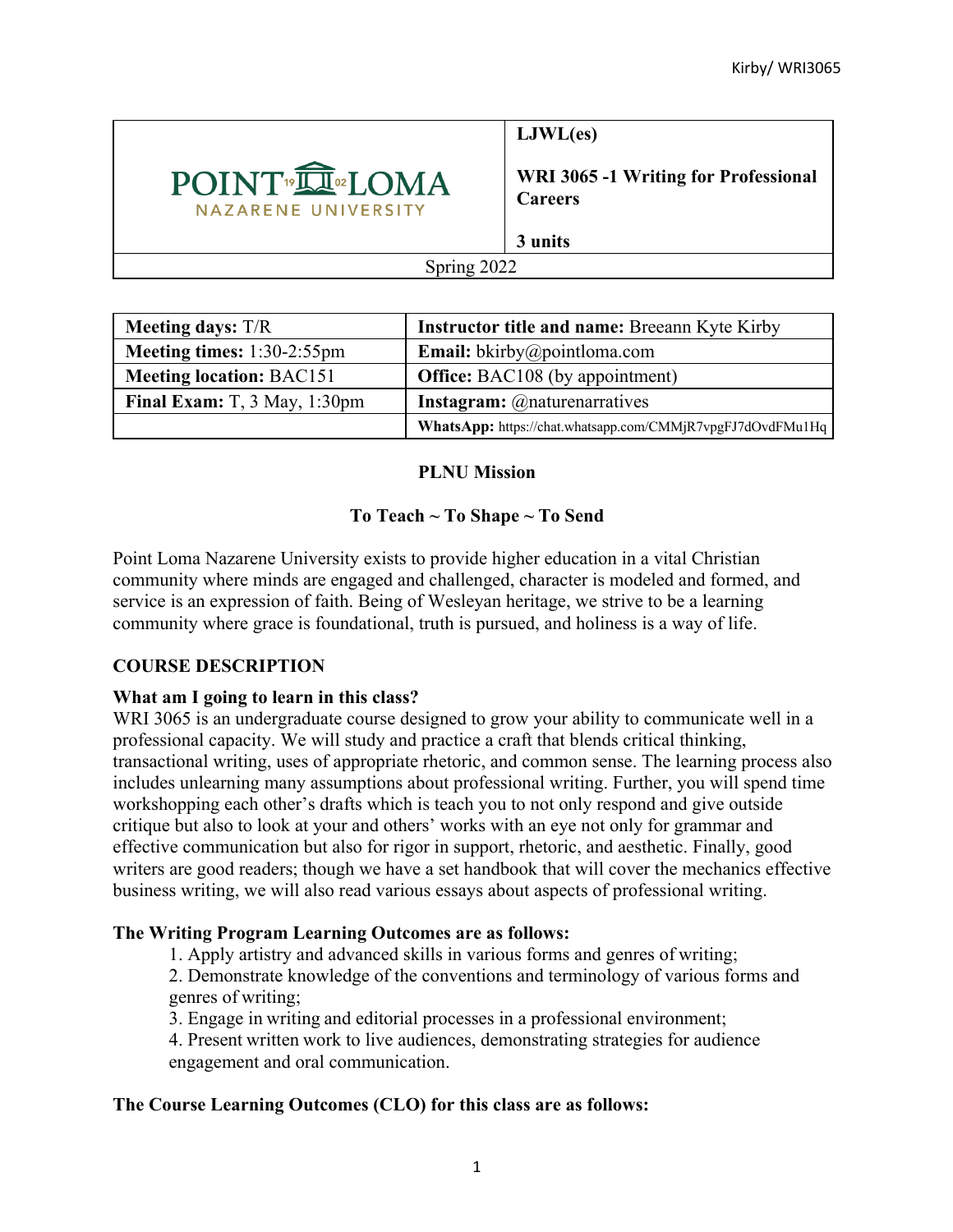- 1. Identify appropriate transactional writing styles for specific professional situations.
- 2. Analyze professional writing to determine efficacy for target audience.
- 3. Craft a variety of transactional texts appropriate for audience and purpose.

4. Format texts in a genre-appropriate and professional manner for submission to workshop and publication.

#### **Why do I have to take this class?**

The short answer is that unless you are a writing major, you don't have to take this class. The better answer is that this class will make you a better critical thinker and writer—skills you can take from the classroom into many areas of your life. Being able to read, analyze, synthesize, and write effectively gives you agency<sup>1</sup> in whatever field you may enter.

## **REQUIRED TEXTS AND RECOMMENDED STUDY RESOURCES**

#### **What do I have to buy for this class?**

- 1. Roman, Kenneth and Joel Raphaelson. *Writing that Works.* Harper Collins, 2000. ISBN: 9780060956431
- 2. Printouts from Canvas as well as your essays— plan your money accordingly (~\$50). a. You will make copies of various pieces in your portfolios for the class to workshop b. Part of your grade will be printing out some essays on Canvas, annotating them, and turning them in to me.
- 3. Pocket folder (not a three-ring binder) to turn in your work.
- 4. Various office supplies (highlighters, pens, stapler, Scotch tape, paper for notes)

*\*\*In the interest of lightening the financial burden of college education, I have placed our additional readings on Canvas rather than constructing a course reader. You must read this material before class AND either bring in printouts of the pages or a NON CELL PHONE device to read them on. If you do not, I will sweetly ask you to leave class to retrieve the materials (including books on the days we read the above books). Point Loma Nazarene University, as a non-profit educational institution, is entitled by law to use materials protected by the US Copyright Act for classroom education. However, any use of those materials outside the course may violate the law.\*\**

 $1$  The ability to act with power and authority.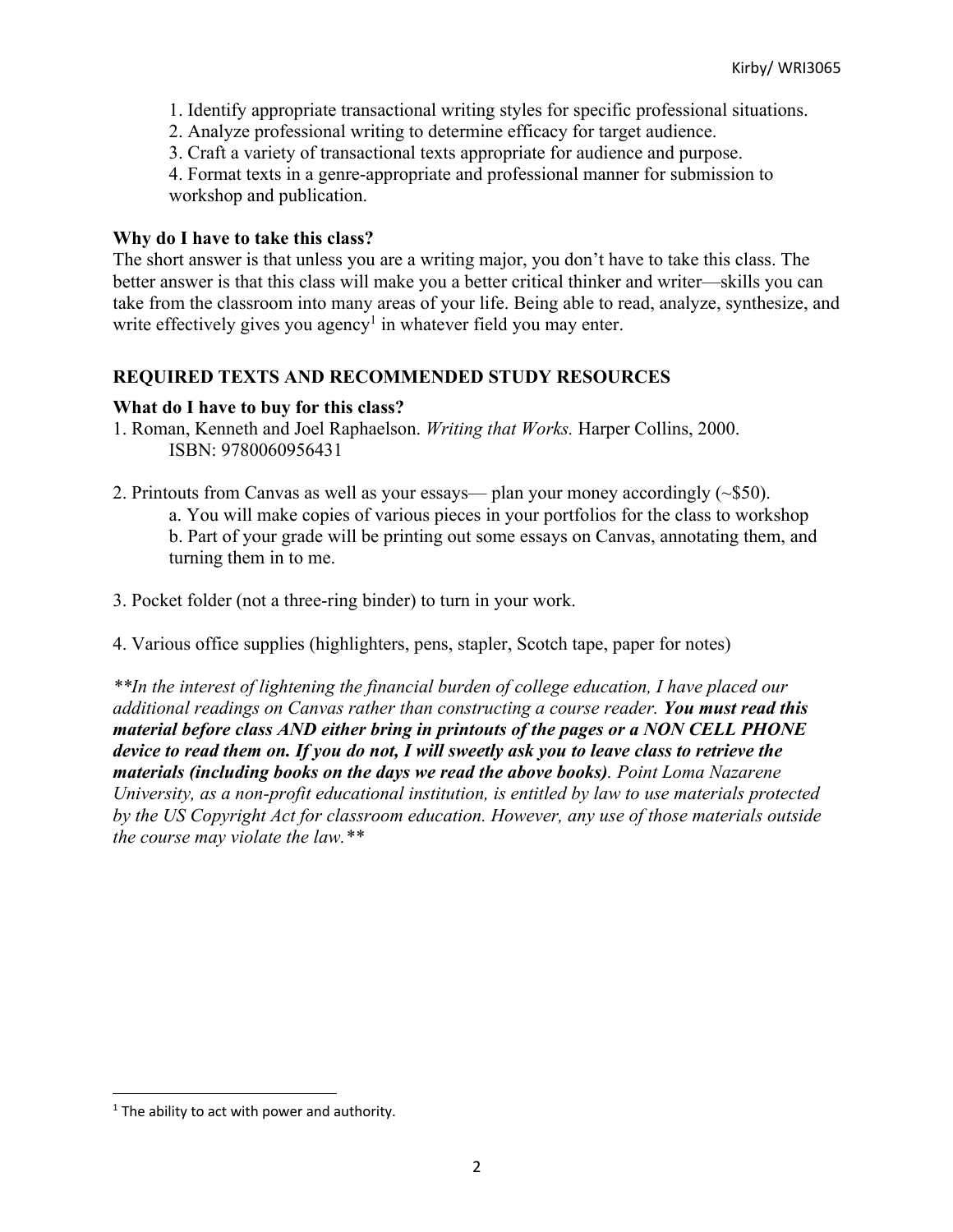## **COURSE CREDIT HOUR INFORMATION**

While, I have listed the assignments as percentages of your grade, I also have determined how long it should take for you to complete each one. To meet accreditation, you are expected to spend  $112.5 - 120$  hours on this course ( $\sim$ 37.5 hours per unit). Below is the breakdown of hours to reach that goal:

| <b>Hours</b>       | <b>Activity</b>                                |                |
|--------------------|------------------------------------------------|----------------|
| 10                 | Reading                                        |                |
| 35                 | Class Participation (including meeting,        |                |
|                    | various activities, and listening to lectures) |                |
| 71                 | Assignments                                    |                |
|                    | Contract                                       | $\overline{2}$ |
|                    | Personal Portfolio                             |                |
|                    | Memo: Application Proposal                     | $\overline{2}$ |
|                    | LinkedIn Account                               | $\overline{2}$ |
|                    | Master Resume/CV                               | 1.5            |
|                    | Cover Letter                                   | $\overline{2}$ |
|                    | **Statement of Purpose                         | $\overline{3}$ |
|                    | */**Biography                                  | $\mathbf{1}$   |
|                    | <b>Presentation Personal Portfolio</b>         | $\overline{4}$ |
|                    | Professional Portfolio                         |                |
|                    | Memo: Types Professional WRI                   | $\overline{2}$ |
|                    | <b>Action Plan/Proposal</b>                    | 2.5            |
|                    | Individual Pieces (Things $1 - 4 +$ Thing W)   | 13             |
|                    | */**Revision                                   | $\overline{2}$ |
|                    | Workshop and Critiques                         | 30             |
|                    | <b>Presentation Professional Portfolio</b>     | $\overline{4}$ |
| <b>TOTAL HOURS</b> |                                                |                |
| 116                |                                                |                |

Of course, some of you will take shorter or longer to do a particular activity. The goal here isn't to be perfectly accurate, just fair in assessment of how long an activity should take you. I will not be giving partial credit for activities: you either get full credit or not at all (in which case, I will give you an opportunity to try again).

**Speaking of hours, I just looked at the schedule outline and noticed that some weeks have an estimate of 15 hours of work!! Don't you know/care that I have other classes?** Yes, I know and care that you have a full course load and that this course is only three units out of 15-18 units you may be taking. This is why I took the time to figure out the hours for assignments, reading, and participation so that I wouldn't be unfair in my expectations. The calculations for the weekly hours is a worst case scenario if you happen to push off working on a project until the week it is due. My actual expectation is that you'll note your larger projects and allocate time across the semester (especially on light weeks) to work a little bit on them at a time. This way, you won't have any 15-hour weeks because you'll have prepped ahead.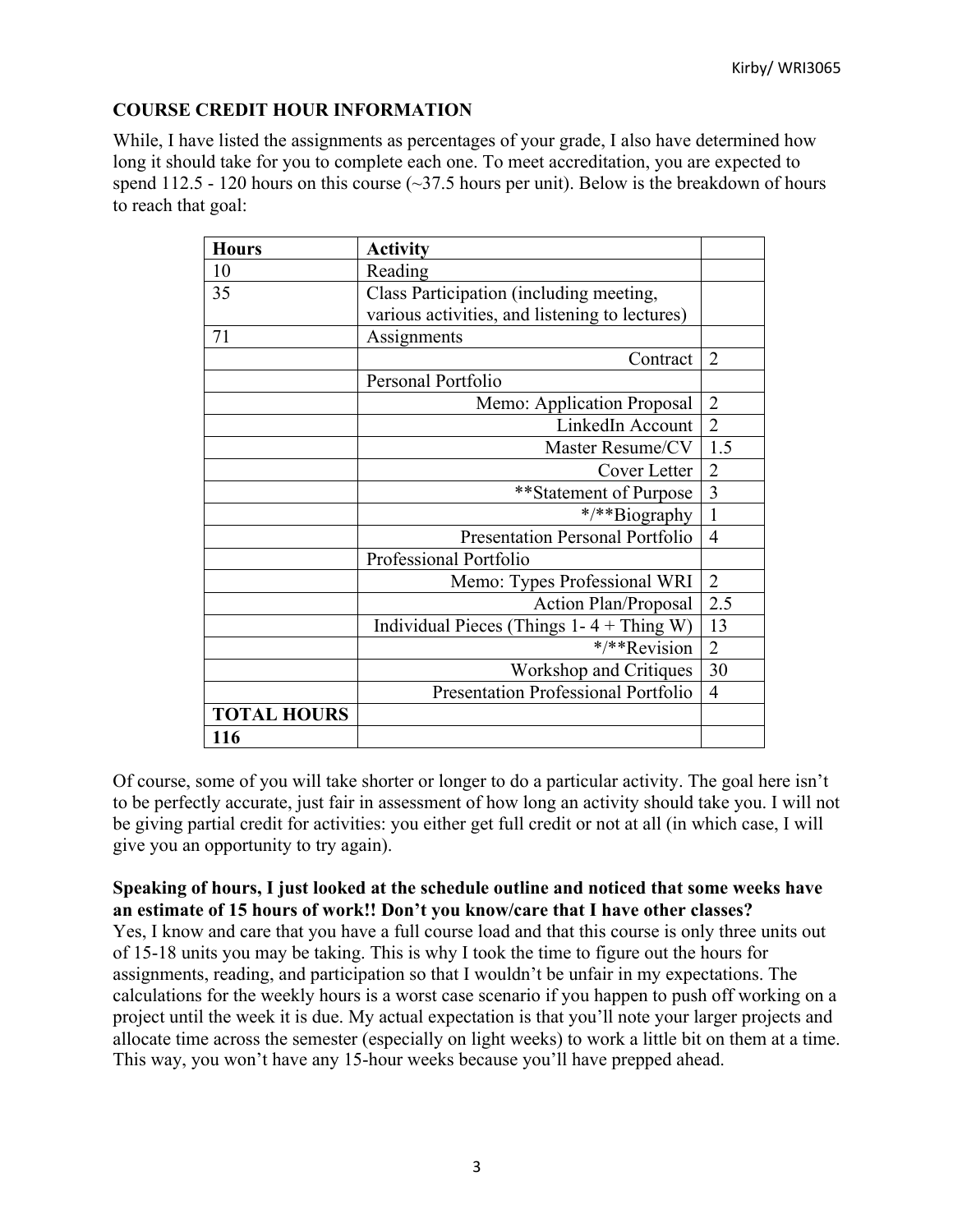#### **ASSESSMENT AND GRADING**

#### **How do I pass this course?**

- 1. Participate in this course
- 2. Do all the assignments
- 3.Turn them in on time

#### **What specifically does that look like?**

We're going to learn about what transactional writing looks like in the professional world and then create pieces of your own that you can then take with you when you graduate as a portfolio for things like a job, internship, or graduate program.

That's a lot to pack into a semester course that meets for about an hour a few days a week. But we're going to give it the clichéd good college try by writing often. Writing skill is like a human muscle, if you exercise it regularly, it gets strong and doing the work gets easier.

Some of the writing will be your creating a portfolio of work that presents your "brand" and professional presence in the world with the idea that you will be able to use this portfolio or pieces from it to apply (as stated above) for a job, an internship, or a graduate degree. Some of your writing will be a portfolio of transactional writing that is specific to your current career aspirations. With this portfolio, I aim for you to gain proficiency in types of writing that you might actually produce once you've moved into your post-bachelor career. Some things will be universal—everyone needs to know how to write a professional email. But some things will be specific to your career goals, and you will find out what those things are. Not everyone will write a fundraising letter—I never have; not everyone will write grants—I've written many.

However, with all the writing we will do, the main thing is that you get your ideas clearly down on paper. So even if you end up in 20 years writing a memo that you didn't write in this class, you'll know how to find examples of memos and how to express your ideas well. That last one is the hard part: expressing ideas on paper. I emphasize revision and process because most of us need to produce what Anne Lamott calls "shitty first drafts" before we can see where our ideas need work. You will write a lot of "shitty first drafts" in this class. And you will help each other find the good ideas, the clever sentences, and solid descriptions within those drafts, turning those first drafts into coherent and engaging final products. In those initial versions of a piece, you may not have perfect grammar, that's okay—no writer ever does. In the process of revision, the grammar gets cleaned up.

Writing is less like chipping away at a marble sculpture to reveal a finished piece and more like a caterpillar transforming into a butterfly: the end product may look nothing like your first draft. But the first draft carried all the source ideas (the DNA if you will) that lets you break your piece down to primordial goo and rebuild it as a butterfly.

There will be some sort of writing due every week. This isn't to scare you but to let you know the pacing of the writing. Some assignments may have more than one due date. The first date is for you to turn in something that you think is the best you could do while the second date is for a final submission after you've worked with your peers on it.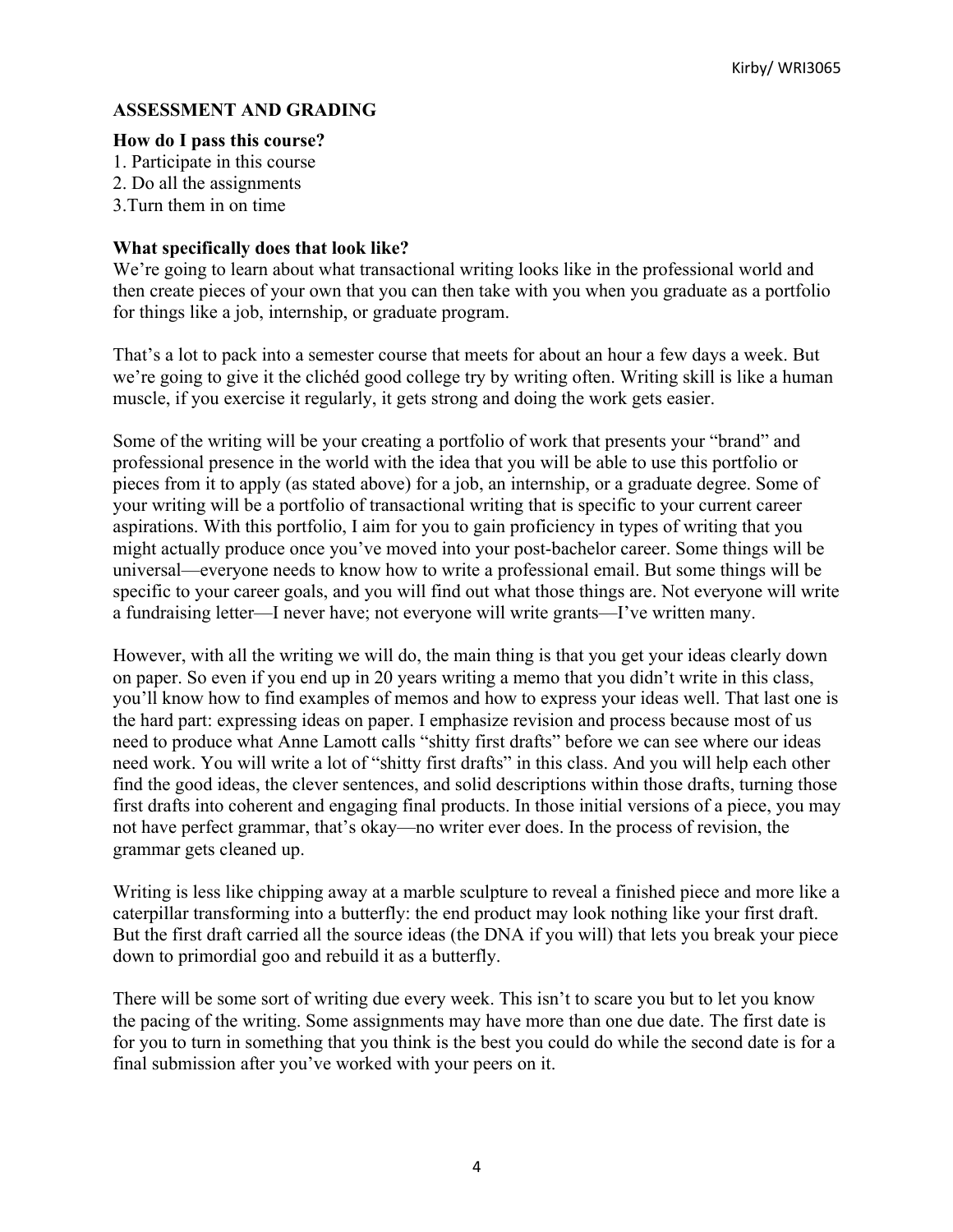#### **So does this mean that my first drafts can be some stream of consciousness string of text I wrote during chapel right before class?**

Nope. That is not a first draft. That is what my writer friend calls "draft 0" and I call "spew." That in-chapel, quick putting down of your ideas is a NECESSARY part of writing, but not the "shitty first draft" that others can work with. Going back to our caterpillar/butterfly analogy: a caterpillar may look nothing like a butterfly, but it's still a viable organism—it can live and breathe on its own. Your first draft needs to look like a caterpillar.

#### **Okay that's all fancy words and images but what does that practically look like in my busy life as a college student? What's the bare minimum I can get away with in a draft?** Unless done in class, you first draft needs to be

a. Typed and double spaced in the appropriate format (formatting can vary depending on the piece you are writing (e.g. a grant vs a memo; however, if no formatting is specified, the default is MLA);

- b. Demonstrate you have been thinking about what you are writing about;
- c. Be free of typos.

## **Ha! So I do have to have perfect grammar in my first draft!**

No. Typos are not grammar mistakes. Typos are ignoring the things that you already do proficiently in your writing on social media, email, and texting. Things like not putting a period at the end of a sentence Or not capitalizing my name, which is breeann Kirby (another typo is spelling my name wrong—or your name, for that matter). Or when you are writing.<sup>2</sup> You need to have complete thoughts. Typos are one of my HUGE pet peeves. They are not just mistakes but a sign of disrespect to me and your peers who will be working with your writing. Most typos can be easily caught if you read through your paper at least once before you turn it in (pro tip: read your paper out loud. You'll catch a lot of stuff that way.) Because no one is a perfect proofreader, I will allow one typo every page (meaning if you have a five-page paper, you may have up to five typos total on any of the pages in that work).

## **What are the specific assignments?3**

- **Contract (7%)** You will write a contract for your grade in WRI 3065 and then reevaluate it twice in the semester.
- **Personal Portfolio (20%)** You will save EVERY bit of writing and revision you've done in this class, organize it by date and submit it at the midterm as a portfolio of your work and progress as a writer. If you want to know what you need to put in the portfolio, look at the assignments listed below.

**Memo: Application Proposal (3%)** You will write an email formatted like a memo explaining what specific job/internship/graduate program you are shaping your pieces in your personal portfolio around.

**LinkedIn Account (7%)** You will set up a LinkedIn account.

**Master Resume/CV (4%)** You will construct a master resume or curriculum vitae, depending on the organization you wish to apply to.

<sup>&</sup>lt;sup>2</sup> Note the three typos here.

<sup>3</sup> \* denotes a B grade assignment/ \*\* denotes an A grade assignment.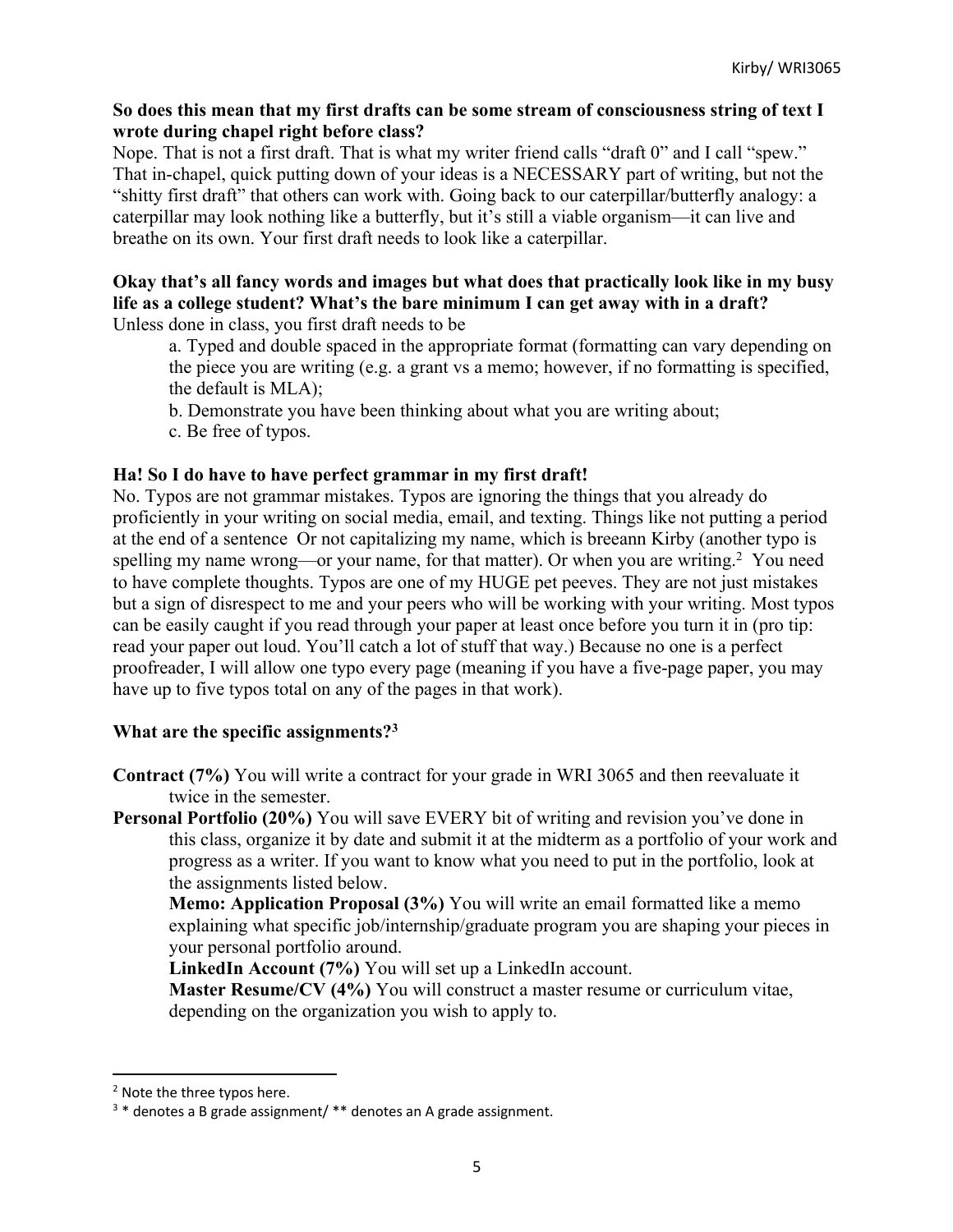**Cover Letter (2%)** You will write a cover letter that will accompany a resume/CV on a job application.

\*\***Statement of Purpose (3%)** If you are contracted for an A, you will write a statement of purpose (SOP).

**\*/\*\*Biography (1%)** You will write your biography.

**Professional Portfolio (28%)** You will save EVERY bit of writing and revision you've done in this class, organize it by date and submit it at the final as a portfolio of your work and progress as a writer. If you want to know what you need to put in the portfolio, look at the assignments listed on this page.

**Memo: Types of Professional Writing for Your Chosen Career (3%)** You will send me an email memo that lists the types of writing that are done in your chosen career path. From that list you will put together your Action Plan/Proposal.

**Action Plan/Proposal (7%)** You will write an action plan for how you intend to choose material for and create your professional portfolio

**Three to Five Individualized Pieces (15%)** Your professional portfolio will be unique to you. For example if you are a scientist, your professional portfolio might include a **grant proposal, a research paper,** and **scientific protocol.** The number of pieces you will include in this proposal will depend on the types of projects you would do for your career, but you will at least create three. For the sake of clarity, I call these pieces Thing  $W$  (W = workshop), Thing 1, and Thing 2. These pieces will be accompanied by a 1-page description of kind of writing your piece is, how it connects to your profession, what are its goals, and a rubric as to how we are to critique it (the rubric will also be a handout). **\*/\*\*Revision (3%)** If you are on an A or B contract, you will revise 2 (for A) or 1 (for B) of your Things for your final portfolio.

- **Workshop and Critiques (15%)** You will be divided into groups to workshop each other's profession pieces. For each of you, we will workshop one piece as a class (THING W); everyone no matter your grade contract must attend the workshops and give verbal feedback. Everyone on an A or B contract will be required to write a 300-word memostyle critique of each THING W (so you will write 21 of these). If you are contracted for an A grade, you will also workshop the other two THINGs of your group via Canvas (an additional  $4 - 6$  critiques).
- **Midterm Presentation Personal Portfolio (10%):** You will present your personal portfolio, taking us through your LinkedIn account and explaining where you are interested in applying and how your portfolio meets their requirements.
- **Final Presentation Exam Professional Portfolio (10%):** You will present your professional portfolio of writing to the class, explaining your chosen vocation and the types of writing needed for that vocation.
- **In-Class Work and Participation (10%):** Because writing is a process, you must engage in that process to get anything out of it; meaning, you must interact with the instructor and the other students in class and via email (when appropriate) as well as engage in the thinking/writing/drafting/revision process. Those who are contracted for an A or B will have some specific additional small assignments due to count towards this percentage. All of you must talk and offer considered feedback in workshops to participate. Effective learning happens in a dynamic environment. Therefore, you must interact with the instructor and the other students regularly. If you wish to earn this grade, you must have a good attitude; you must read all of the readings; you must do the participation assignments on Canvas or in class; and you must speak out. Make it your goal to come up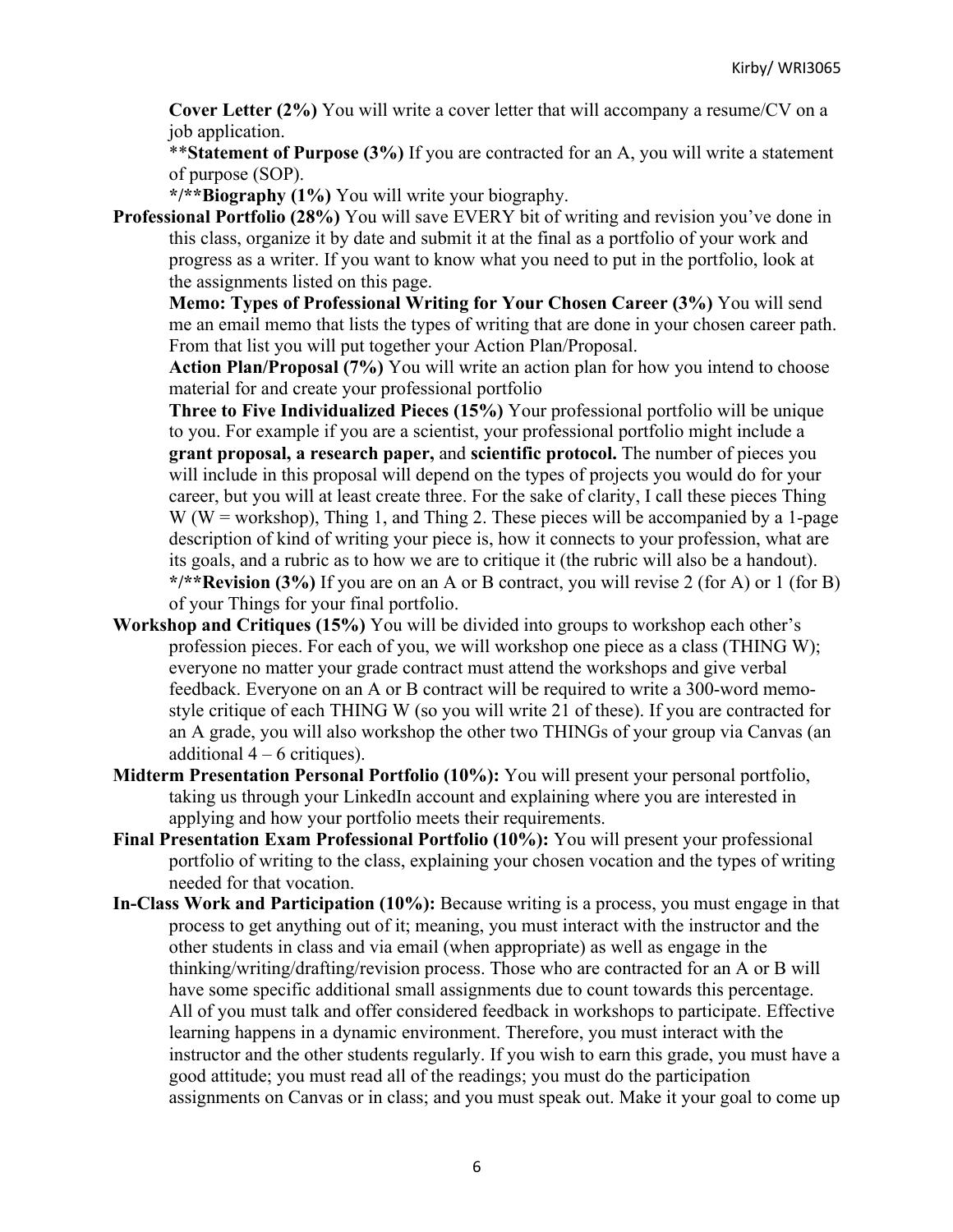with one good thought for every module and to share it. If we meet face-to-face, you must turn off your cell phones when you enter the classroom; use of cell phones will not be permitted unless you have an academic accommodation OR I give you specific permission. Other electronic reading devices are allowed for days we write or to access the reading in digital format; **however, if you use your device to disengage from course discussion, I will sweetly ask you to leave that day and try again next time.**

#### *\*For all of these assignments, further instructions will be given on Canvas and/or in class\**

#### **How will I know my grade in the course?**

To eliminate grade anxiety, I've set this course up on a contract grading model. This model means that **you can choose which grade you would like** to earn right now at the beginning of the semester and then **allocate your time wisely** to earning that grade. A written contract is due the third week of course that states the grade you intend to earn in the course as well as the work you will do to meet contract; I will then ensure you meet your learning goals. At two other points in the semester, you will evaluate your contract and contribution to the course. You are free to change your mind during the semester about what grade you wish to earn, but we must then meet to negotiate your new contract.

I will not accept work that is unfocused and rife with grammatical and logical errors and typos. If you happen to submit an assignment that appears to be the product of lazy engagement with the material, you risk not meeting the conditions of our grade contract; I will allow you the opportunity to **redo two assignments** if they do not meet the standards of your contract. If I accept your work, it means you met contract and are earning the grade you chose. I assume that none of you want a grade of D or F; if you are interested in a grade lower than a C, please contact me to discuss your options.

Just like the rest of life, you won't earn partial credit for activities: you either get full credit or not at all (in which case, I will give you an opportunity to try again).

#### **So what do I need to get for a contracted grade?**

#### **To earn a C (75%) grade in this class, you will**

1. engage in course content regularly, accruing no more than 3 "absences" this semester;

2. come to our meetings on time (being late 3 times counts as one absence);

3. write a contract at the beginning of the semester with your grade and evaluate it twice;

4. contribute to class discussion and participate in designated PARTICIPATION activities;

5. read every essay/book chapter assigned;

6. give thoughtful peer feedback during class workshops and work faithfully with your groups on other collaborative tasks (e.g., sharing papers, commenting on drafts, peer editing, in-class activities, answering peer questions—included a formal critique of the people in your group's resume/CVs and biographies);

7. make substantive revisions when the assignment is to revise—extending or changing the thinking or organization—not just editing or touching up;

8. meet due dates and writing criteria for all the writing assignments (except those designated A or B assignments);

9. submit your portfolios with writing assignments in it;

10. attend an individual conference with me;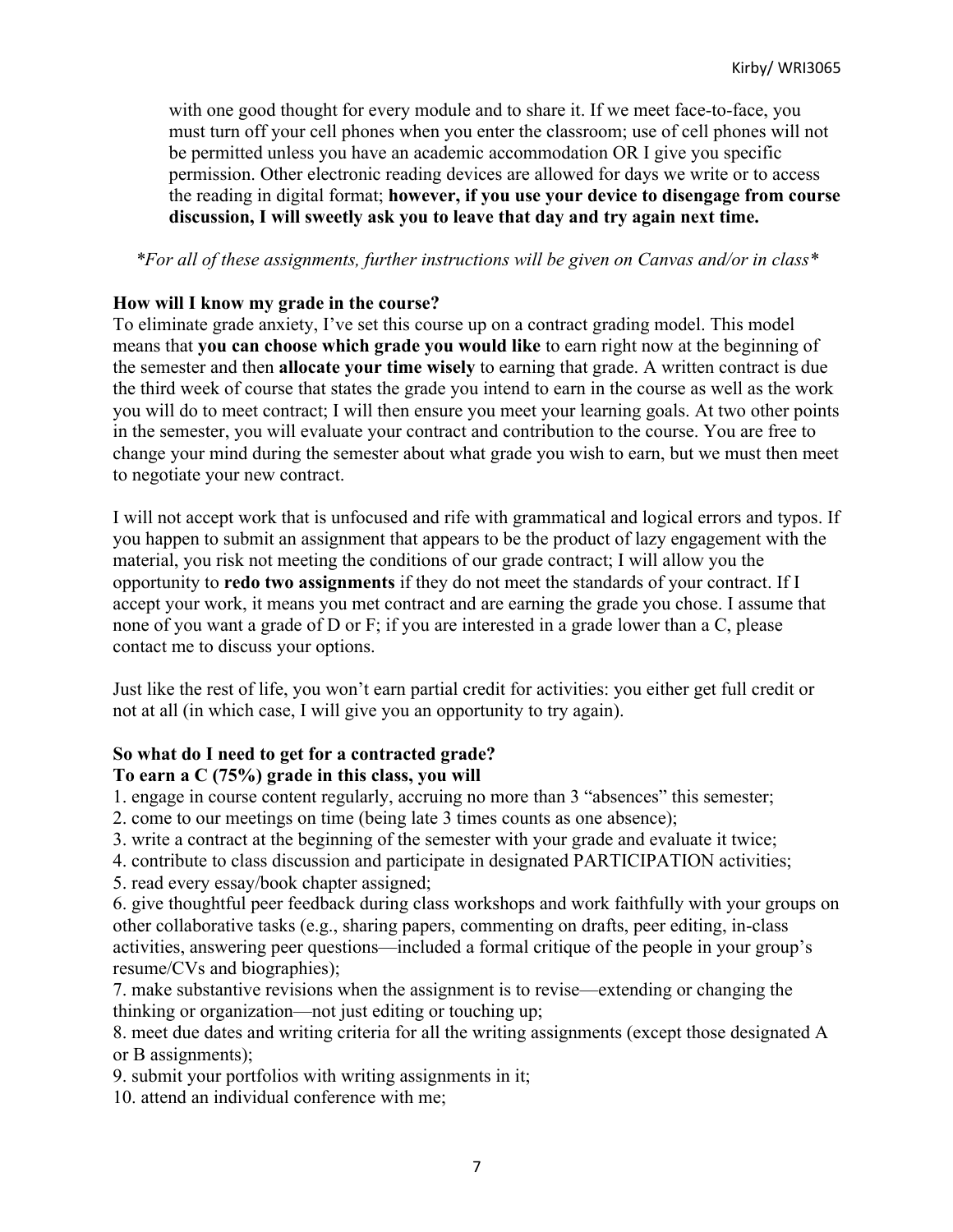11. present your personal portfolio at the midterm;

12. present your professional portfolio at the final.

*\*For a grade of C+, you will be an active and positive contributor to our classes, offering a respectful spirit and coming up with insightful ideas and worthwhile feedback.*

I will not accept work that does not meet with the quality expected of a C. If you do not do C quality work, then I will not accept it. The fluctuation in the points scale allows that there can be variable effort and quality put in at the C level. Thus you can earn a C- or a C+.

#### **To earn a B (85%) grade in this class, you will do ALL the work for a C-contract at an excellent level as well as**

1. in addition to the regular participation work, you will complete the "Petal Exercises," including writing seven short stories of your life;

- 2. write your biography;
- 3. revise one of your Things;

4. write formal critiques of every class member's Thing W (21 total).

*\*For a grade of B+, you will be an active and positive contributor to our classes, offering a respectful spirit and coming up with insightful ideas and worthwhile feedback.*

I will not accept work that does not meet with the quality expected of a B. If you do not do Bquality work, then I will not accept it. The fluctuation in the points scale allows that there can be variable effort and quality put in at the B level. Thus you can earn a B- or a B+.

#### **To earn an A (100%) grade, you will do ALL the C and B work to a high level of excellence as well as**

1. write a handwritten letter to one of your colleagues;

- 2. create a statement of purpose for your professional portfolio;
- 3. revise two of your Things.
- 4. write formal critiques of the Things 1 & 2 for your colleagues in your group (6-8 total).

## *\*For a grade of A, you will be an active and positive contributor to our classes, offering a respectful spirit and coming up with insightful ideas and worthwhile feedback.*

I will not accept work that does not meet with the quality expected of an A. If you do not do A-quality work, then I will not accept it. The fluctuation in the points scale allows that there can be variable effort and quality put in at the A level. Thus you can earn an A- or an A (sorry there are no  $A + s$ , but you are all  $A + in$  my heart).

## I**t's halfway through the course, and I haven't had any emails from you about my grade. How will I know if I am awesome and still on contract? Should I be nervous?**

First, you are awesome! Never doubt that. Your grades do not make you an awesome person; how you engage in life does. But I know we all care about grades, so second, if you are doing the assignments according to one of the contracts listed above and you have not heard from me about them, it means that you are doing a great job and are on track for your contracted grade. **The only time I will initiate contact about your grade is if you are NOT meeting your contract.** However, you are always welcome to ask me about your grade or performance in course at any time in the semester.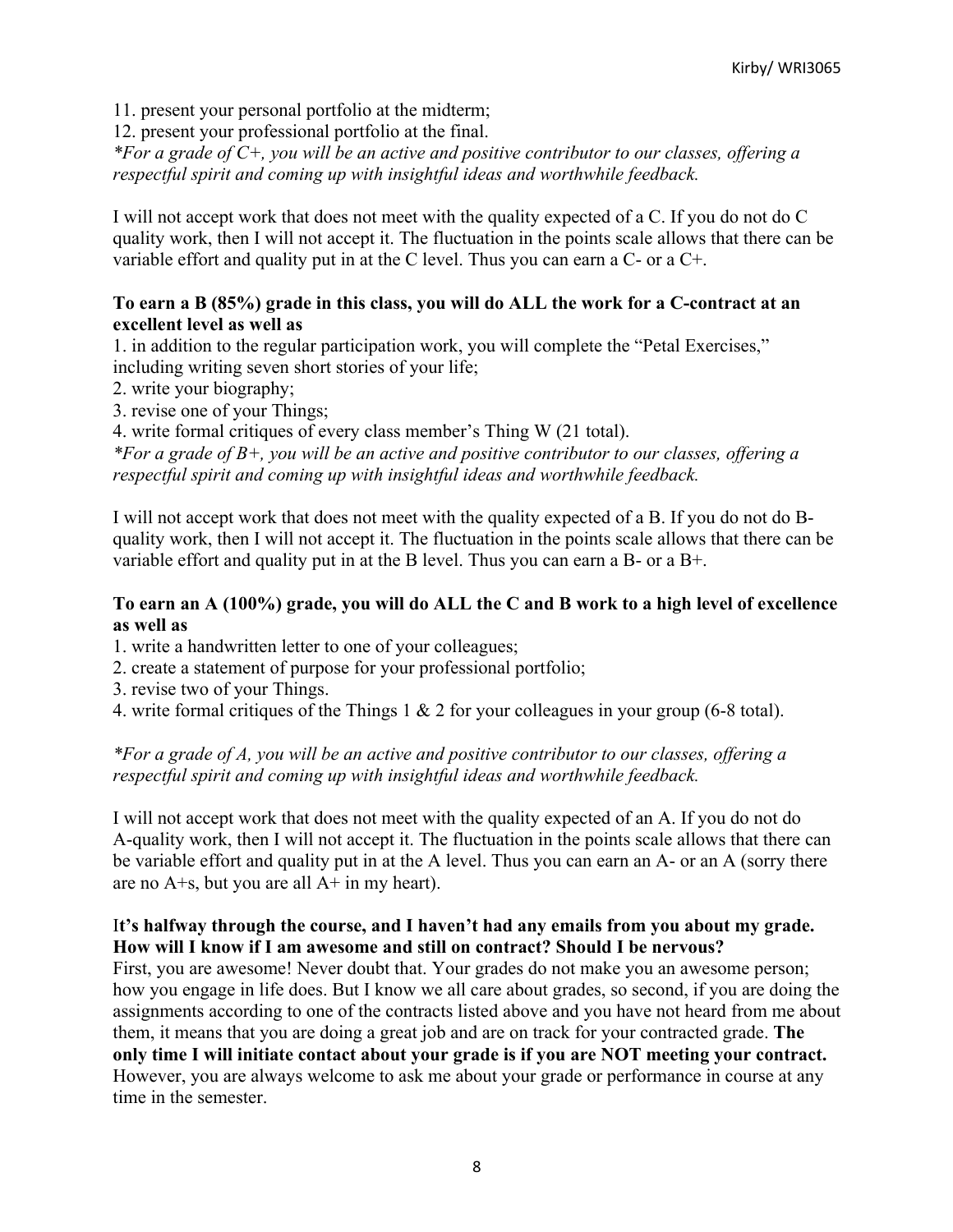| A 93-100      | $B+87-89$     | $C+77-79$          | $ID+67-69$    | $ F $ Less than 59 |
|---------------|---------------|--------------------|---------------|--------------------|
| $A - 90 - 92$ | B 83-86       | $\mathbb{C}$ 73-76 | $D_{63-66}$   |                    |
|               | $B - 80 - 82$ | $C - 70 - 72$      | $D - 60 - 62$ |                    |

#### **Grades will be based on the following:**

# **STATE AUTHORIZATION**

State authorization is a formal determination by a state that Point Loma Nazarene University is approved to conduct activities regulated by that state. In certain states outside California, Point Loma Nazarene University is not authorized to enroll online (distance education) students. If a student moves to another state after admission to the program and/or enrollment in an online course, continuation within the program and/or course will depend on whether Point Loma Nazarene University is authorized to offer distance education courses in that state. It is the student's responsibility to notify the institution of any change in his or her physical location. Refer to the map on **State Authorization** to view which states allow online (distance education) outside of California.

## **INCOMPLETES AND LATE ASSIGNMENTS**

All assignments are to be submitted/turned in by the times they are due as indicated on Canvas or the course schedule. All readings should be done by the day listed. Incompletes will only be assigned in extremely unusual circumstances.

# **PLNU COPYRIGHT POLICY**

Point Loma Nazarene University, as a non-profit educational institution, is entitled by law to use materials protected by the US Copyright Act for classroom education. Any use of those materials outside the class may violate the law.

# **PLNU ACADEMIC HONESTY POLICY**

Students should demonstrate academic honesty by doing original work and by giving appropriate credit to the ideas of others. Academic dishonesty is the act of presenting information, ideas, and/or concepts as one's own when in reality they are the results of another person's creativity and effort. A faculty member who believes a situation involving academic dishonesty has been detected may assign a failing grade for that assignment or examination, or, depending on the seriousness of the offense, for the course. Faculty should follow and students may appeal using the procedure in the university Catalog. See Academic Policies for definitions of kinds of academic dishonesty and for further policy information.

# **PLNU ACADEMIC ACCOMMODATIONS POLICY**

PLNU is committed to providing equal opportunity for participation in all its programs, services, and activities. Students with disabilities may request course-related accommodations by contacting the Educational Access Center (EAC), located in the Bond Academic Center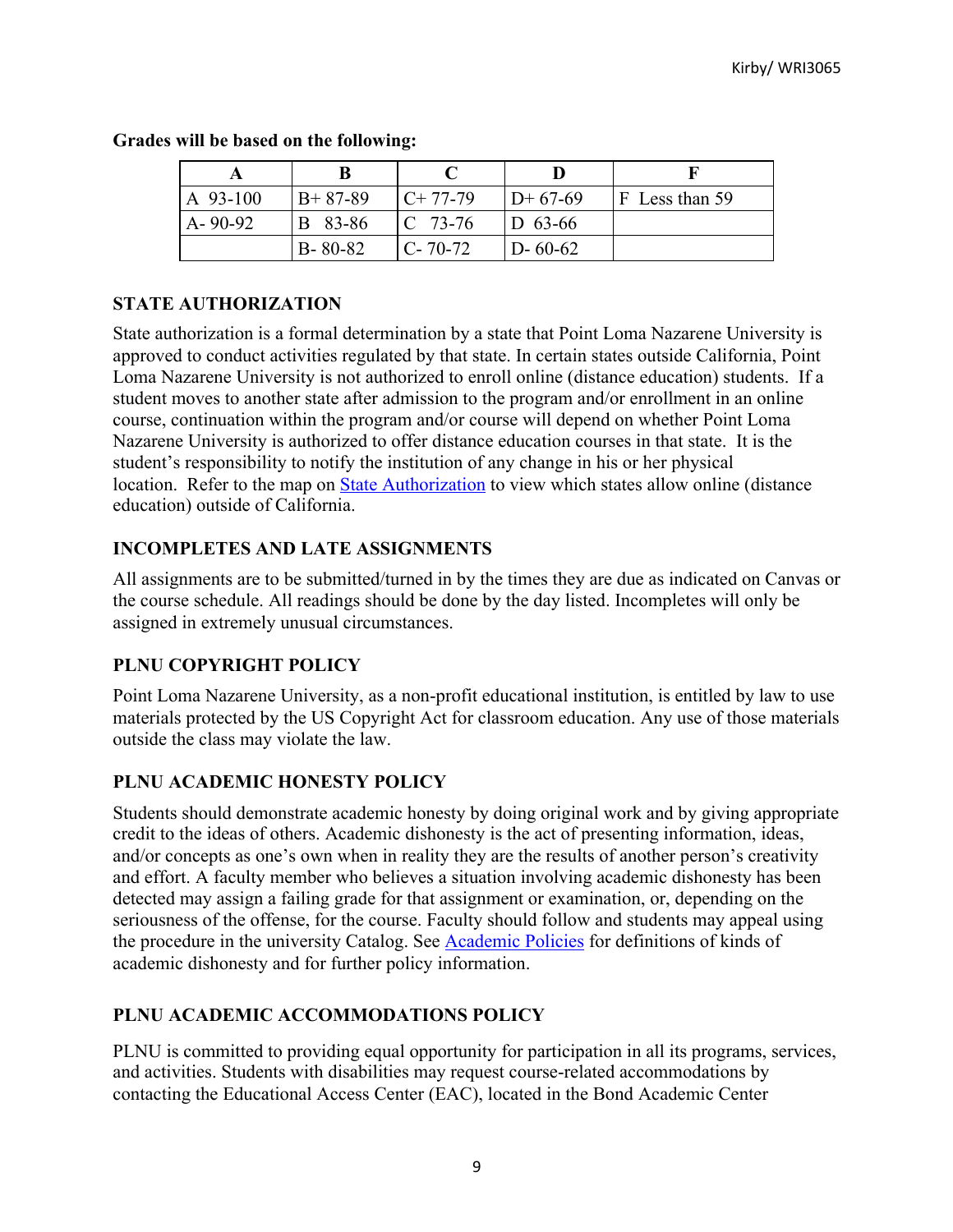(EAC@pointloma.edu or 619-849-2486). Once a student's eligibility for an accommodation has been determined, the EAC will issue an academic accommodation plan ("AP") to all faculty who teach courses in which the student is enrolled each semester.

PLNU highly recommends that students speak with their professors during the first two weeks of each semester/term about the implementation of their AP in that particular course and/or if they do not wish to utilize some or all of the elements of their AP in that course.

Students who need accommodations for a disability should contact the EAC as early as possible (i.e., ideally before the beginning of the semester) to assure appropriate accommodations can be provided. It is the student's responsibility to make the first contact with the EAC.

## **PLNU ATTENDANCE AND PARTICIPATION POLICY**

Regular and punctual attendance at all class sessions is considered essential to optimum academic achievement. If the student is absent for more than 10 percent of class sessions, the faculty member will issue a written warning of de-enrollment. If the absences exceed 20 percent, the student may be de-enrolled without notice until the university drop date or, after that date, receive the appropriate grade for their work and participation.

## **PLNU COVID POLICY**

*Our updated masking policy effective August 4, 2021:*

Individuals on a Point Loma campus, **regardless of vaccination status**, **must be masked indoors.**

Individuals on a Point Loma campus who are **unvaccinated should remain masked outdoors** when 6 feet of distance cannot be maintained.

Individuals on a Point Loma campus who are **vaccinated may remain unmasked outdoors.**

Even if you aren't masking and distancing elsewhere, I'm asking you to respect these requirements while you are in my course. If you don't want to wear a mask, I respect that choice, but I will ask you to leave our gathering which will count as an absence for the day.

## **SPIRITUAL CARE**

Please be aware PLNU strives to be a place where you grow as whole persons. To this end, we provide resources for our students to encounter God and grow in their Christian faith.

If students have questions, a desire to meet with the chaplain or have prayer requests you can contact the Office of Spiritual Development.

## **USE OF TECHNOLOGY**

In order to be successful, you'll need to meet the minimum technology and system requirements; please refer to the *Technology and System Requirements* information.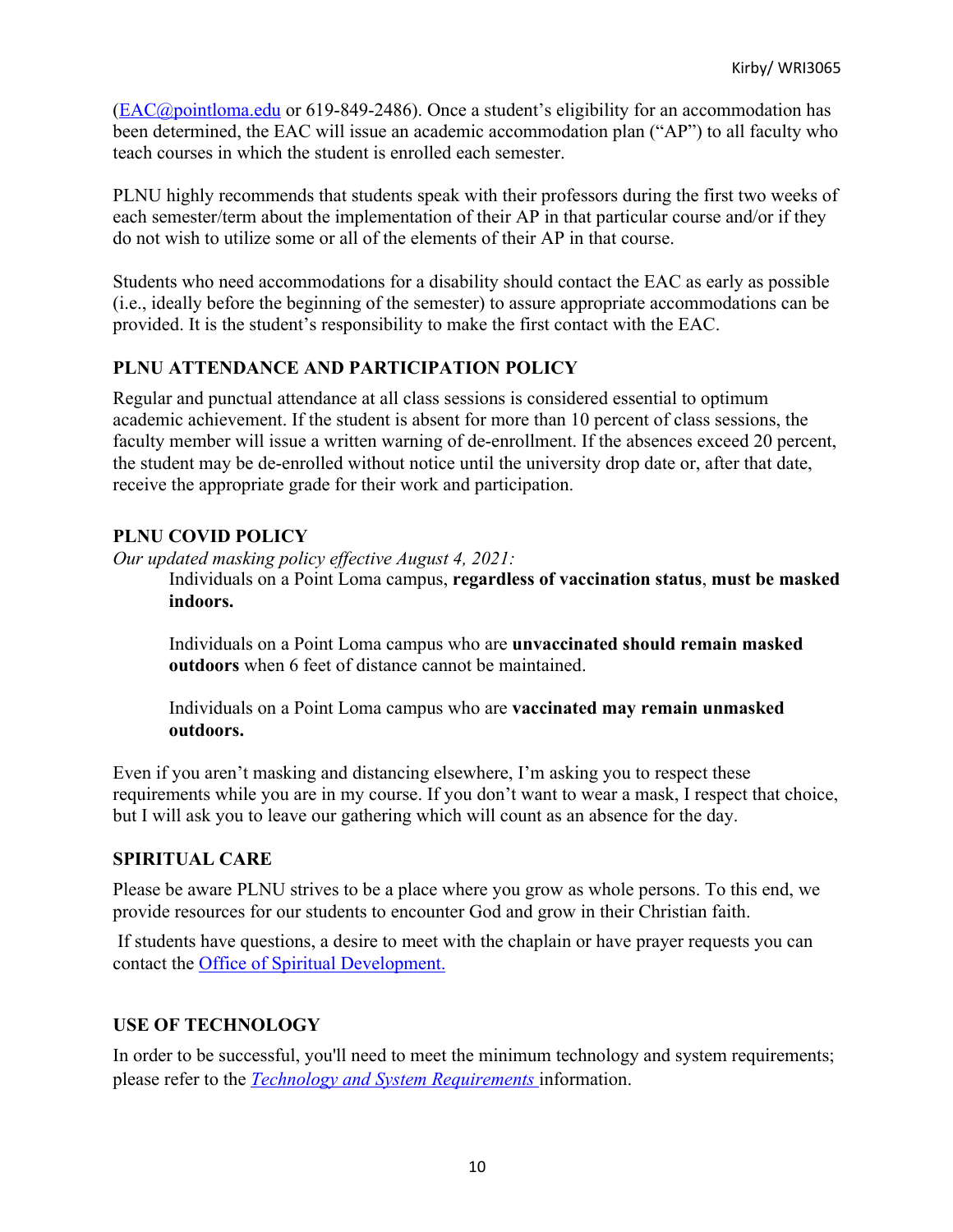Problems with technology do not relieve you of the responsibility of participating, turning in your assignments, or completing your class work.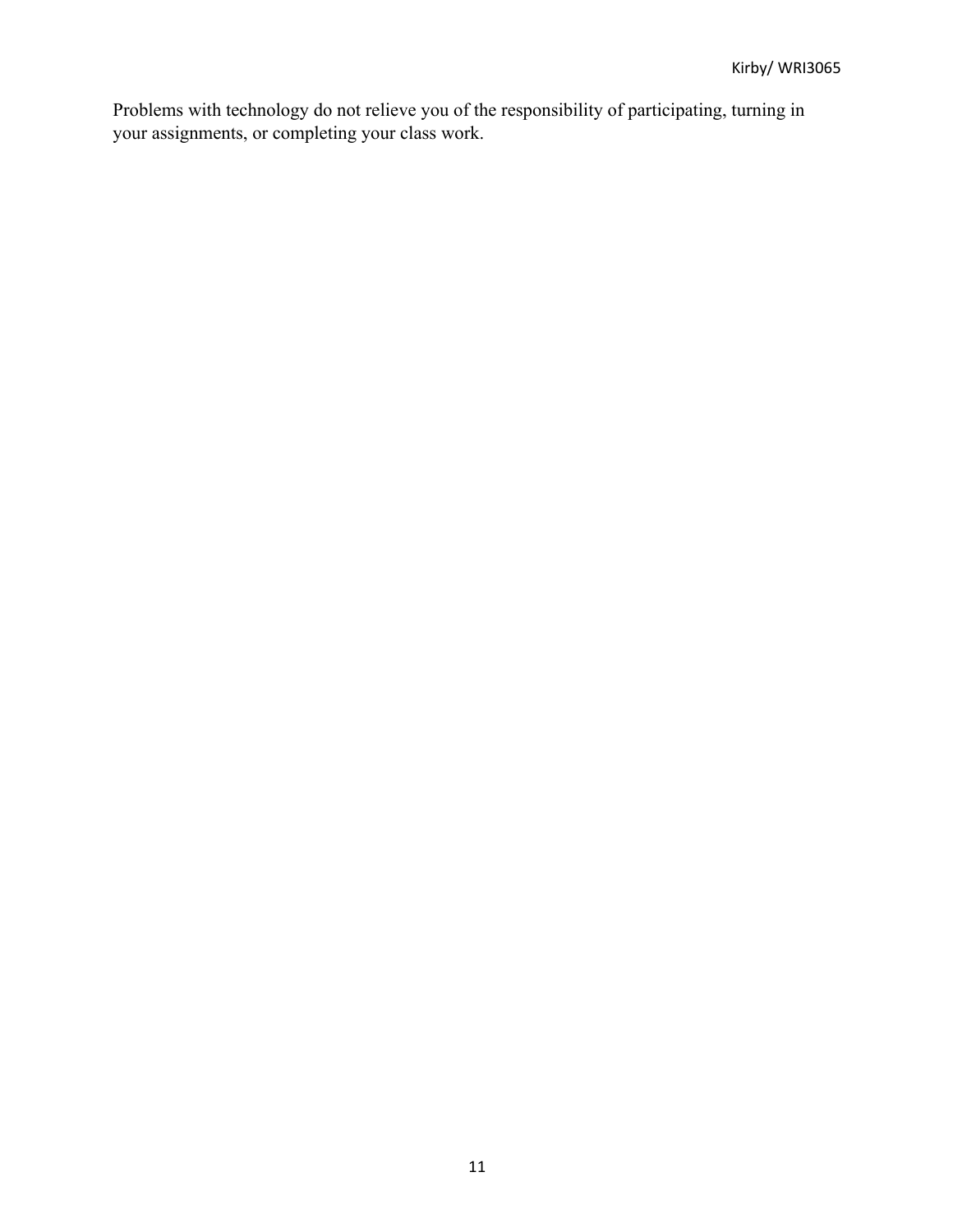#### **ASSIGNMENTS AT-A-GLANCE**

#### **Schedule4**

\*Subject to Change as needed to facilitate course goals.\* \*\*Readings and assignments are due on the date listed.\*\* \*\*\**WW* denotes readings from *Writing that Works.*\*\*\* \*\*\*(Canvas) denotes readings found on Canvas.\*\*\*

#### **REMEMBER:**

#### **\*Readings and ASSIGNMENTS are DUE by CLASS TIME on the day listed in the schedule.\***

|            | <b>WEEK 1-Nuts and Bolts (REMOTE)</b>                                       |
|------------|-----------------------------------------------------------------------------|
| 13 January | Syllabus/FAQ                                                                |
|            | Contract Writing (Canvas)                                                   |
|            | WW Chapter 1 "Writing that Works"                                           |
|            | <b>DUE SATURDAY:</b> Quiz #1 - Syllabus Quiz                                |
|            | <b>WEEK 2 – Choosing Career Paths pt. 1</b>                                 |
| 18 January | WW Chapter 2 "Don't Mumble—and Other Principles of Effective                |
|            | Writing"                                                                    |
|            | <i>WW</i> Chapter 3 "I Love My Computer"                                    |
|            | <i>WW</i> Chapter 4 "E-mail—the Great Mailbox in the Sky"                   |
| 20 January | Bolles What Color Is Your Parachute Chapter 5 "Self-Inventory Part 2:       |
|            | The Flower Exercise" (pp. $47 - 62$ ) (Canvas)                              |
|            | Bolles What Color Is Your Parachute Chapter 5 "Self-Inventory Part 2:       |
|            | The Flower Exercise" (pp. $85 - 99$ ) (Canvas)                              |
|            | <b>DUE:</b> PARTICIPATION: Petals 1 & 2 Exercises (A- & B-Contracts)        |
|            | <b>DUE:</b> PARTICIPATION: Petals $4 \& 5$ Exercises (A- $\& B$ -Contracts) |

<sup>4</sup> Note: I reserve the right to change the syllabus as needed to facilitate our course goals. You will receive notification of these changes; after which time, you are responsible for required material.

Disclaimer: This class is taught at the college level; therefore, reading materials may be adult and/or controversial in connotation and/or denotation. The purpose of presenting such material is to expose you to various viewpoints— viewpoints that will act as sources for discussions. For this reason, no alternate materials will be provided.

This is a literature class. You will read A LOT. Please plan to give yourself time to curl up with the texts and read them.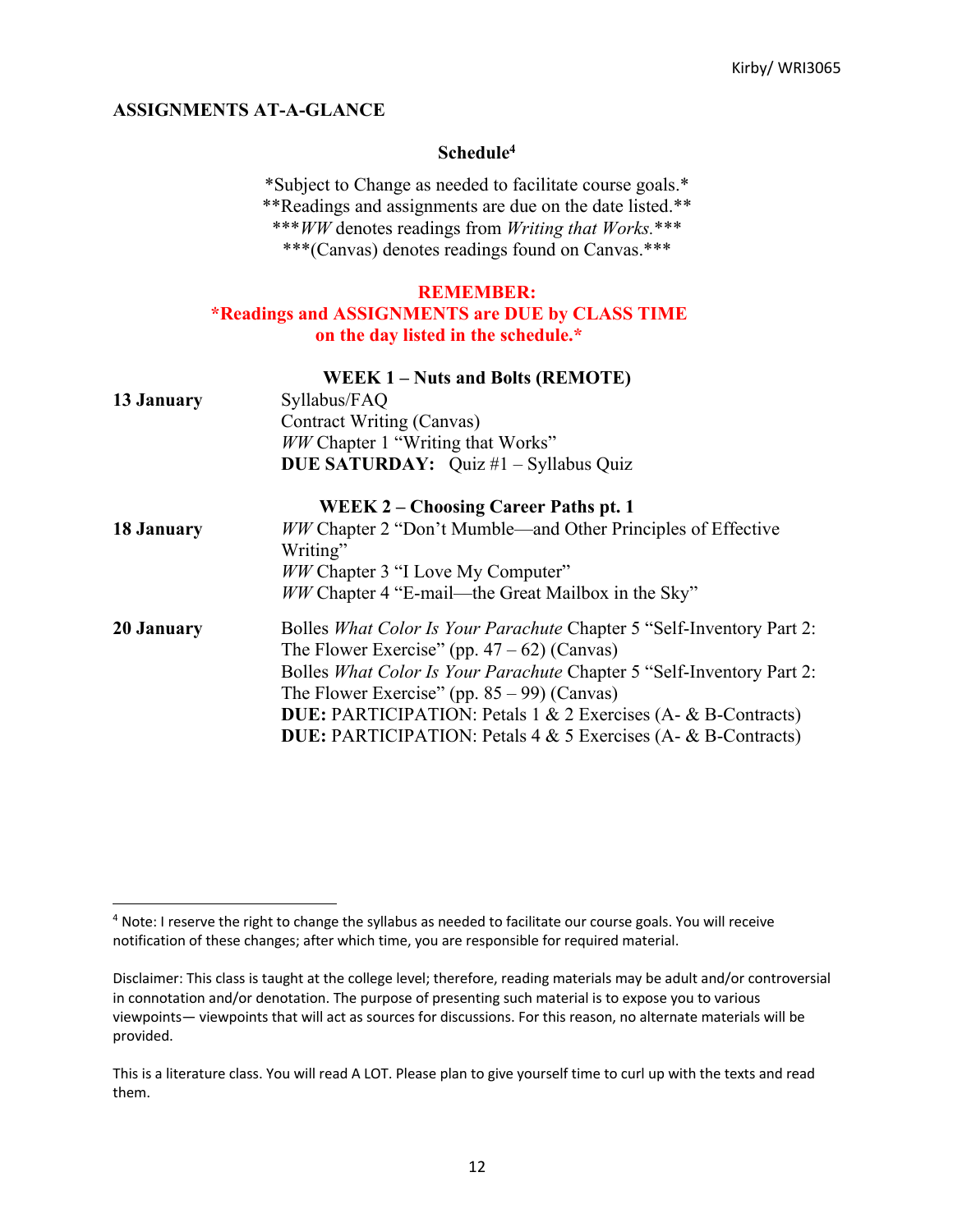|                    | <b>WEEK 3 - Choosing Career Paths pt. 2</b>                                                                                       |
|--------------------|-----------------------------------------------------------------------------------------------------------------------------------|
| 25 January         | Bolles What Color Is Your Parachute Chapter 5 "Self-Inventory Part 2:                                                             |
|                    | The Flower Exercise" (pp. $63 - 83$ ) (Canvas)                                                                                    |
|                    | DUE: PARTICIPATION: Seven Stories: Petal 3 exercise (A- and B-                                                                    |
|                    | Contract)                                                                                                                         |
| 27 January         | <b>WW Chapter 5 "Memos and Letters That Get Things Done"</b>                                                                      |
|                    | <b>WEEK 4 – Choosing Career Paths pt. 3</b>                                                                                       |
| 1 Feburary         | GUEST: Will Carreras (resumes)                                                                                                    |
|                    | WW Chapter 11 "Writing a Resume"                                                                                                  |
|                    | DUE: EMAIL (professional) questions for Will Carreras (by midnight                                                                |
|                    | Saturday)                                                                                                                         |
|                    | <b>DUE:</b> Resume/CV (3 paper copies to class)                                                                                   |
|                    | DUE: ASSIGNMENT Memo - Proposal for Personal Portfolio (email<br>with attachment – what types of documents you need for applying) |
| 3 February         | Bolles What Color Is Your Parachute Chapter 5 "Self-Inventory Part 2:                                                             |
|                    | The Flower Exercise" (pp. $100 - 119$ ) (Canvas)                                                                                  |
|                    | Bolles What Color Is Your Parachute Chapter 7 "Google is Your New                                                                 |
|                    | Resume" (pp. $141 - 163$ ) (Canvas)                                                                                               |
|                    | <b>DUE: PARTICIPATION: Petals 6 &amp; 7 Exercises (A- &amp; B-Contracts)</b>                                                      |
|                    | <b>DUE:</b> Contract (Everyone)                                                                                                   |
|                    | <b>WEEK 5 - Your Public Face</b>                                                                                                  |
| 8 February         | WW Chapter 13 "Making It Easy to Read"                                                                                            |
|                    | WW Chapter 12 "Editing Yourself"                                                                                                  |
|                    | WW Chapter 6 "Writing for an Audience"                                                                                            |
| <b>10 February</b> | <b>TBD</b>                                                                                                                        |
|                    | DUE: DRAFT: Cover Letter (3 paper copies to class)                                                                                |
|                    | <b>DUE: ASSIGNMENT LinkedIn Profile</b>                                                                                           |
|                    | WEEK $6$ – Selling It                                                                                                             |
| 15 February        | WW Chapter 7 "Plans and Reports That Make Things Happen"                                                                          |
|                    | WW Chapter 8 "Recommendations and Proposals That Sell Ideas"                                                                      |
|                    | DUE: PARTICIPATION: Professional Email that discusses the type of                                                                 |
|                    | writing used in your chosen career path (Preparation for your THINGS)                                                             |
| 17 February        | GUEST: Julie Harris (Technical Writing)                                                                                           |
|                    | WW Chapter 10 "Coping with Political Correctness"                                                                                 |
|                    | WW Chapter 9 "Asking for Money"                                                                                                   |
|                    | DUE: EMAIL (professional) questions for Julie Harris (by midnight                                                                 |
|                    | Saturday)                                                                                                                         |
|                    | <b>DUE:</b> Sign up for Individual Conferences                                                                                    |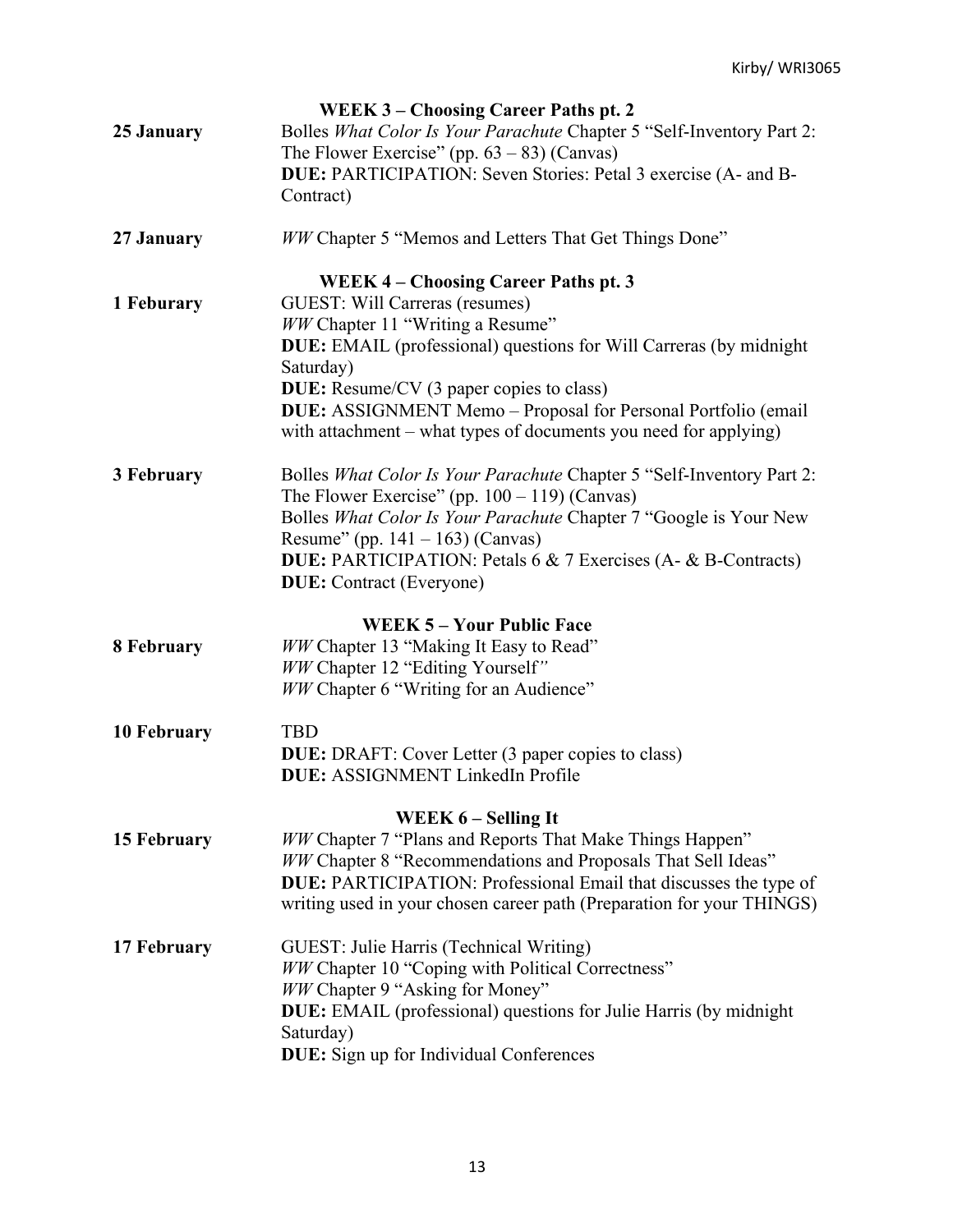|             | <b>WEEK 7 – Midterm Presentations</b>                                                                       |
|-------------|-------------------------------------------------------------------------------------------------------------|
| 22 February | <b>DUE:</b> ASSIGNMENT Personal Portfolio Presentations                                                     |
|             | <b>DUE:</b> ASSIGNMENT Personal Portfolio (A- and B-Contracts also                                          |
|             | include Biography and/or Statement of Purpose)                                                              |
| 24 February | <b>DUE:</b> ASSIGNMENT Personal Portfolio Presentations                                                     |
|             | <b>DUE:</b> ASSIGNMENT Personal Portfolio (A- and B-Contracts also                                          |
|             | include Biography and/or Statement of Purpose)                                                              |
|             | WEEK 8 – Conference Week                                                                                    |
| 1 March     | <b>TBD</b>                                                                                                  |
|             | <b>DUE:</b> ASSIGNMENT: Contract Reflection #1                                                              |
| 3 March     | INDIVIDUAL CONFERENCES; NO FORMAL CLASS                                                                     |
|             | <b>DUE:</b> ASSIGNMENT: Draft Plan/Proposal for Professional Portfolio                                      |
|             | (paper copy at conference)                                                                                  |
|             | $\mathbf{u}$ in $\mathbf{u} \in \mathbb{R}$ and $\mathbf{u} \in \mathbb{R}$ and $\mathbf{u} \in \mathbb{R}$ |

#### **WEEK 9 – SPRING BREAK (NO CLASS)**

# **DO: Breathe**

Revise your Professional Portfolio Start writing your Things

# **WEEK 10 – Getting It Together**

| 15 March | INDIVIDUAL CONFERENCES; NO FORMAL CLASS                                       |
|----------|-------------------------------------------------------------------------------|
|          | <b>DUE:</b> ASSIGNMENT: Draft Plan/Proposal for Professional Portfolio        |
|          | (paper copy at conference)                                                    |
|          | <b>DUE:</b> Handwritten Note to Classmate (take a picture and email           |
|          | attachment to me) (A-Contract)                                                |
| 17 March | <b>TBD</b>                                                                    |
|          | <b>DUE:</b> ASSIGNMENT: Thing W + Explanation (Group 1)                       |
|          | <b>DUE:</b> ASSIGNMENT: Thing 1 + Explanation to Canvas Group                 |
|          | (Everyone)                                                                    |
|          | <b>DUE:</b> Professional Email with Attachment Plan/Proposal for Professional |
|          | Portfolio (revised)                                                           |
|          | WEEK 11 – Workshop Group 1                                                    |
| 22 March | Workshop Group 1                                                              |
|          | <b>DUE:</b> PARTICIPATION: Workshop Group 1 Thing W (A/B contracts            |
|          | bring Critique Letters)                                                       |
|          | <b>DUE:</b> ASSIGNMENT: Thing $W +$ Explanation (Group 2)                     |
| 24 March | <b>TBD</b>                                                                    |
|          | <b>DUE:</b> Critiques Thing 1 (A Contract)                                    |
|          | <b>DUE:</b> ASSIGNMENT: Thing $W +$ Explanation (Group 3)                     |